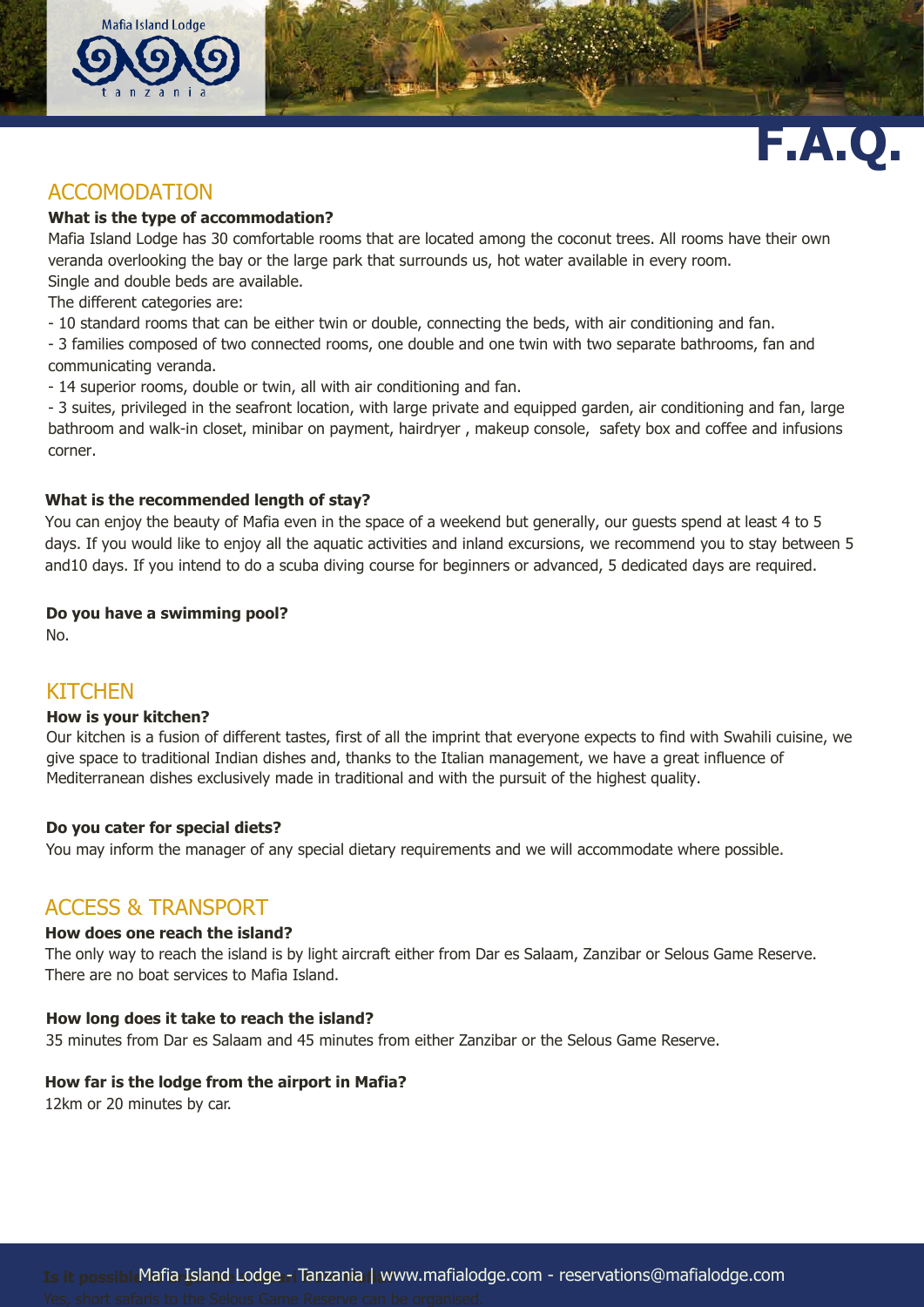



# ACTIVITIES & EXCURSIONS

## **What are the activities & excursions?**

Activities in the marine park are diving, snorkelling and sailing. The Dive Center provides PADI Federations certifications. Mafia Island Lodge organises boat excursions and picnics to isolated islets almost every day, according to the tide, as well as road safaris and trekking.

Other activities at the lodge include beach volley, pool table and table tennis

## **Do we need to bring our own diving or snorkelling equipment?**

Equipment is available from the Dive Center at a cost. You may bring your own if you prefer.

## AVAILABILITY

## **Is the lodge available all year?**

The lodge is available all year round, even during the rainy season months, from April to June.

## **BROCHURES**

**Do you have brochures?** Yes

## CLOTHING

## **What type of clothing do you suggest?**

There is no particular dress code at the lodge and everybody can feel free to wear what he/she likes. We require our clients to respect local communities however, by dressing modestly and decently when visiting the villages. Topless suntanning is not permitted. Shoes: suitable and comfortable for walking or light trekking, useful for people that want to 'explore' the surrounding areas. No special shoes necessary on the beach.

Hot Season (November – February) short sleeves, light clothes

Cool Season (June- September) a light jumper is recommended for evenings.

# **CHILDREN**

**Are children welcome?** Yes.

**What age of child is allowed?**

All ages welcome.

# HEALTH & TRAVEL INFORMATIONS

## **What health precautions are needed?**

Yellow fever vaccine is no longer compulsory for Tanzania. However, please check the latest health precautions from your doctor or health department. It is advisable to take malaria prophylactics though the risk is not very high. Please be advised by your doctor or health department on the appropriate medication.

## **Is a visa needed?**

For most nationalities, a tourist visa for Tanzania can be obtained at any point of entry in the country upon arrival, but it is advisable to check with a relevant authority before traveling. Payment of US \$50.00 required for the visa to be paid in cash.